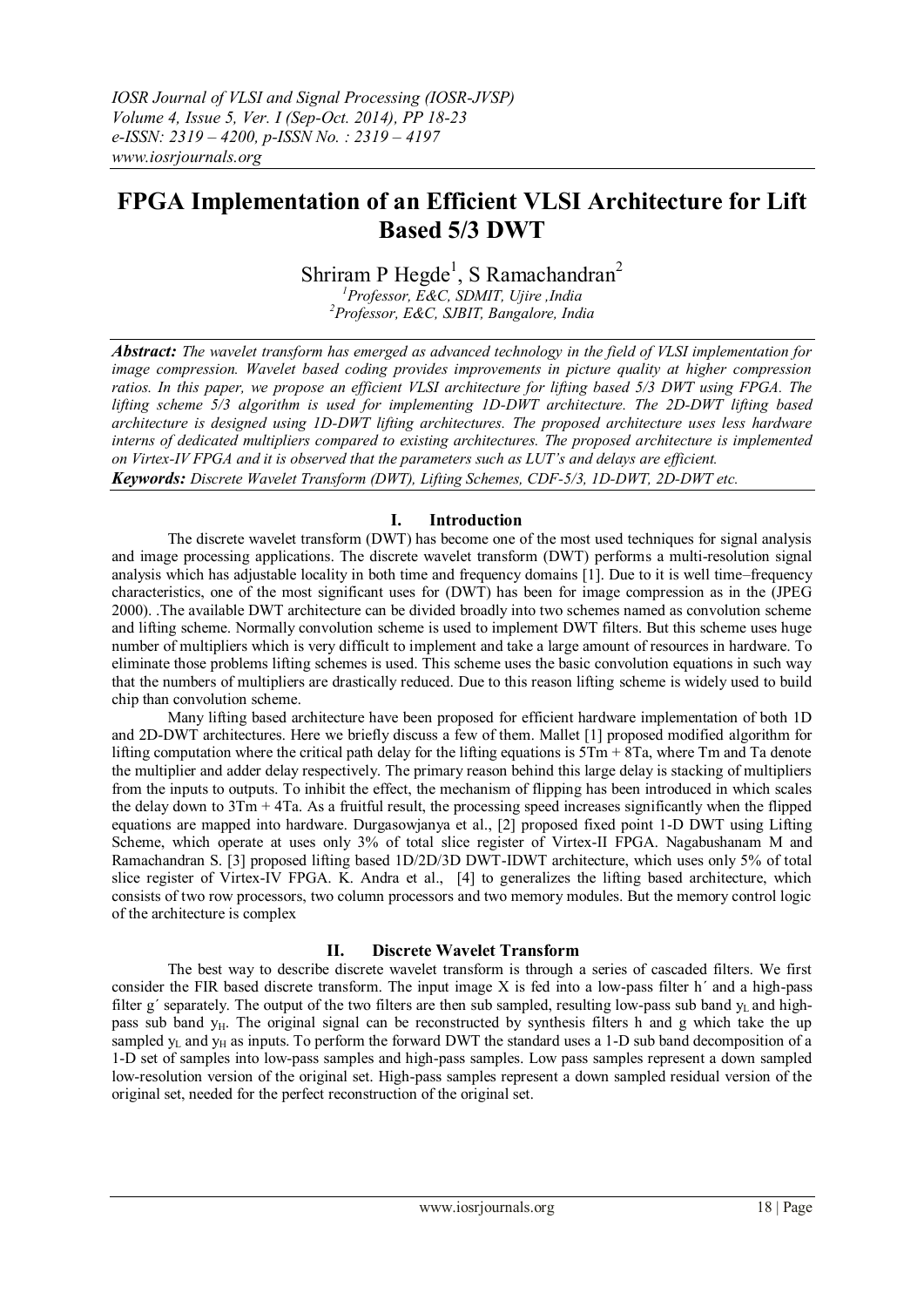

**Fig.1:** DWT analysis and synthesis system



**Fig. 2:** The 2-D DWT analysis filter bank

# **III. Mathematical Formulation of DWT**

The basic lifting schemes equations for CDF-5/3 [4] are given in equation (1) and (2)

$$
y[2n + 1] = x[2n + 1] - \frac{x[2n] + x[2n + 2]}{2}
$$
  
\n
$$
y[2n] = x[2n] + [y[2n - 1] + y[2n + 1]]
$$
\n(1)

The above two equations are simplified to get high pass and low pass filter coefficients [4] is given in Table 1.

| <b>Table 1:</b> Filter Coefficients of 5/3 DWT |                         |                         |  |  |
|------------------------------------------------|-------------------------|-------------------------|--|--|
|                                                | <b>LPF Coefficients</b> | <b>LPF Coefficients</b> |  |  |
|                                                | 3/4                     |                         |  |  |
|                                                | 14                      | -1/4                    |  |  |
|                                                |                         |                         |  |  |

### **IV. Proposed Architecture**

The proposed 5/3 DWT is separable i.e. we can divide total 2D-DWT architecture into two separate 1D-DWT block as row processor and column processor. The proposed 1D and 2D-DWT is described below.

# **1.1. 1D-DWT**

The basic block diagram of proposed 1D-DWT is shown in Fig. 3. The total 1D-DWT block is built by six shifters, one multiplier, two add/shift unit, one FIFO and one clock divider. The clock divider mainly used to make decimation block. The latency of 1D-DWT block is 4-clock cycle. To indicate that the device is ready an extra signal rst out is taken as output port. Here we use one counter which counts up to four and when it reaches four then it maintain constant four values. When this counter reaches four then rst\_out signal will be high which indicate next block is that 1D-DWT block is ready to give output.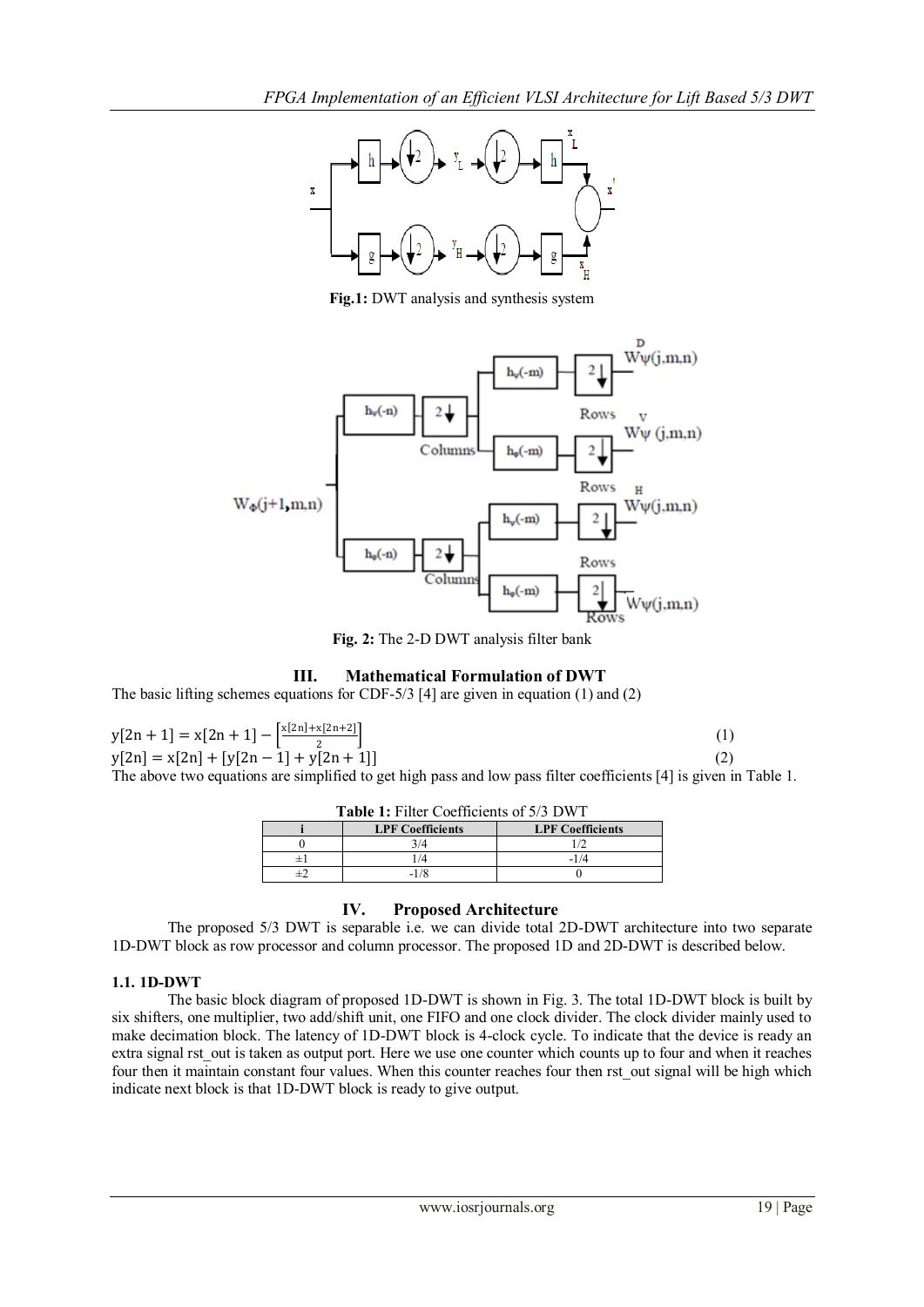

**Fig. 3:** Proposed 1D-DWT Architecture

The basic block diagram of 2D-DWT is shown in Fig. 4. This module is consists of three 1D-DWT and one dwt memory block. The 1D-DWT block DWT0 provides one level compression for input image which means it convert 256x256 image into either 128x256 or 256x128 image depending on input reading method of image data. This compressed image pixel data is stored into dwt memory. This memory block is used to make transpose of the input imge pixels which are compressed. This transpose image is given to DWT1 and DWT2 block to produce LL, LH, HL and HH bands.



**Fig. 4:** Proposed 2D-DWT Architecture

# **2.1. 1D-DWT**

# **II. Hardware Image Output**

The output image of 1D-DWT is shown in Fig. 5 which has a size of 128x256 of two bands (named as L and H bands).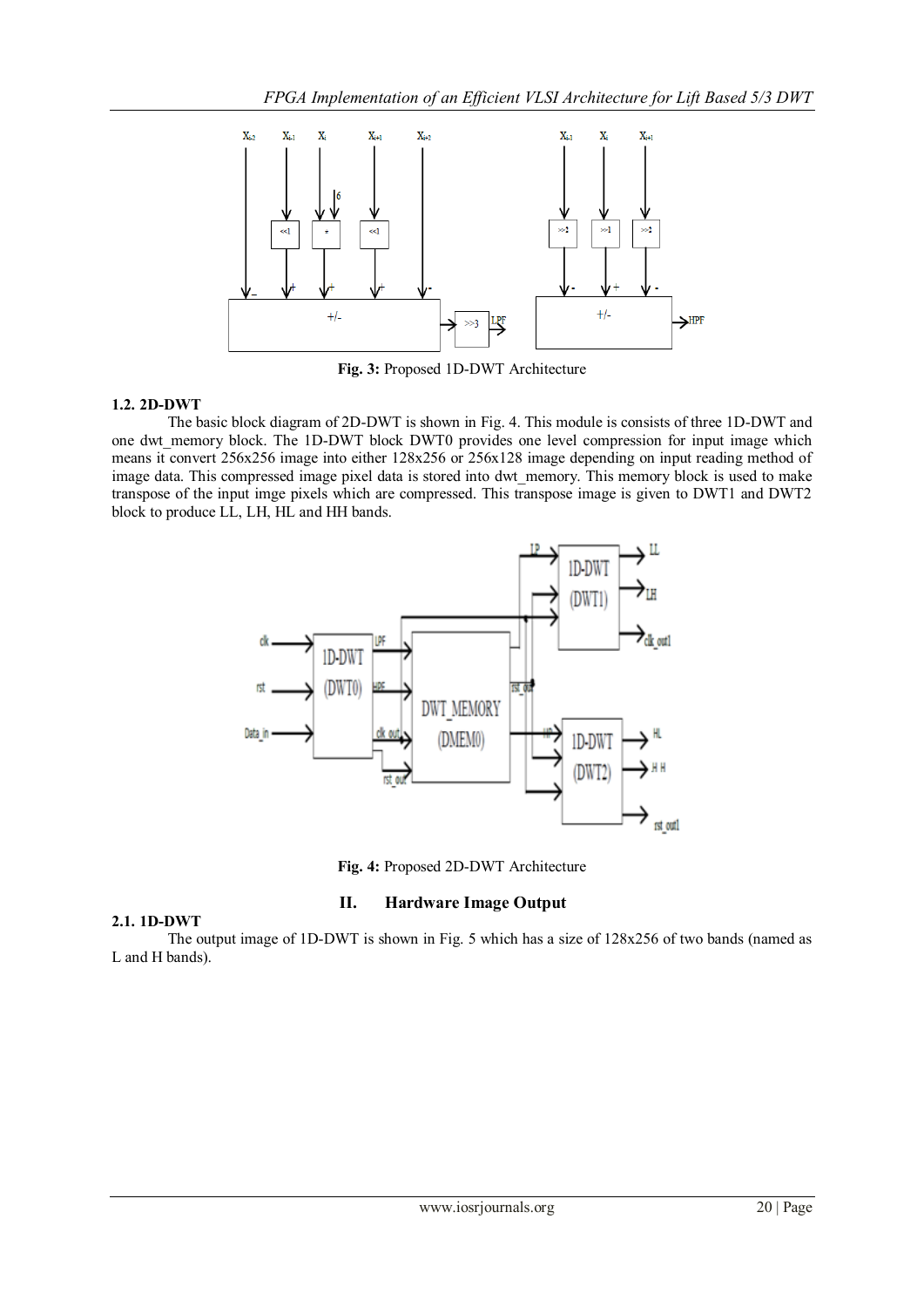

**Fig. 5:** Image Output of 1D-DWT Block

The output image of 2D-DWT is shown in Fig. 5 which has a size of 128x128 of fourbands (named as LL, LH, HL and HH bands).



**Fig. 6:** Image Output of 2D-DWT Block

# **III. RTL Schematic**

### **3.1. 1D-DWT**

The extended RTL schematic of 1D-DWT is shown in Fig. 7. Here first input is given to FIFO and then the output of FIFO is connected to the input of cdf 1d block. Extra D-FlipFlop is used for delay synchronization.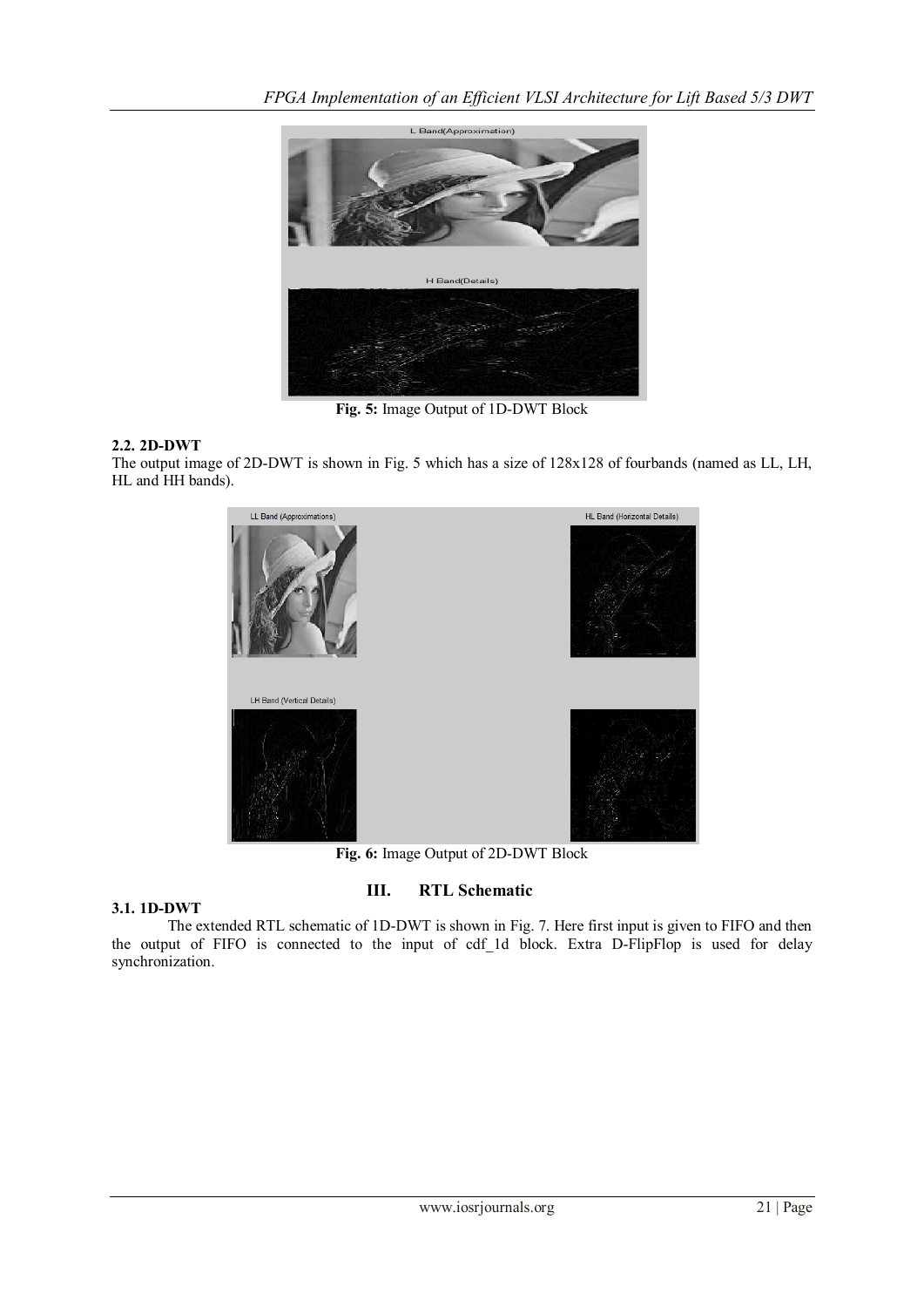

**Fig. 7:** RTL View of 1D-DWT Block

The extended RTL schematic for 2D-DWT is shown in Fig. 8. Here DWT0 block is used to compresses input image in 1D and dwt memory is used to take transpose of the compressed image by DWT0. DWT1 and DWT2 are used to perform 1D compression on transposeimage. As a result we get four bands of 2D-DWT.



**Fig. 8:** RTL View of 2D-DWT Block

# **IV. Comparison Between Existing and Proposed DWT Architecture**

### **4.1. 1D-DWT**

The comparison of various 1D-DWT architecture is given in Table 2. The clock rate of proposed architecture is much higher than existing [5,6].

| <b>Table 2.</b> Comparisonsor various TD-D $\alpha$ T Architecture |                    |                    |                 |  |  |  |
|--------------------------------------------------------------------|--------------------|--------------------|-----------------|--|--|--|
| <b>Parameters</b>                                                  | Husain et al., [5] | Sowmya et al., [6] | <b>Proposed</b> |  |  |  |
| <b>No. of Slice Registers</b>                                      | 373                | 823                |                 |  |  |  |
| <b>No. of Flip Flops</b>                                           | ----               | 634                |                 |  |  |  |
| <b>No. of Multipliers</b>                                          |                    |                    |                 |  |  |  |
| <b>Frequency (MHz)</b>                                             | 64                 | 33.786             |                 |  |  |  |
|                                                                    |                    |                    |                 |  |  |  |

**Table 2:** Comparisonsof Various 1D-DWT Architecture